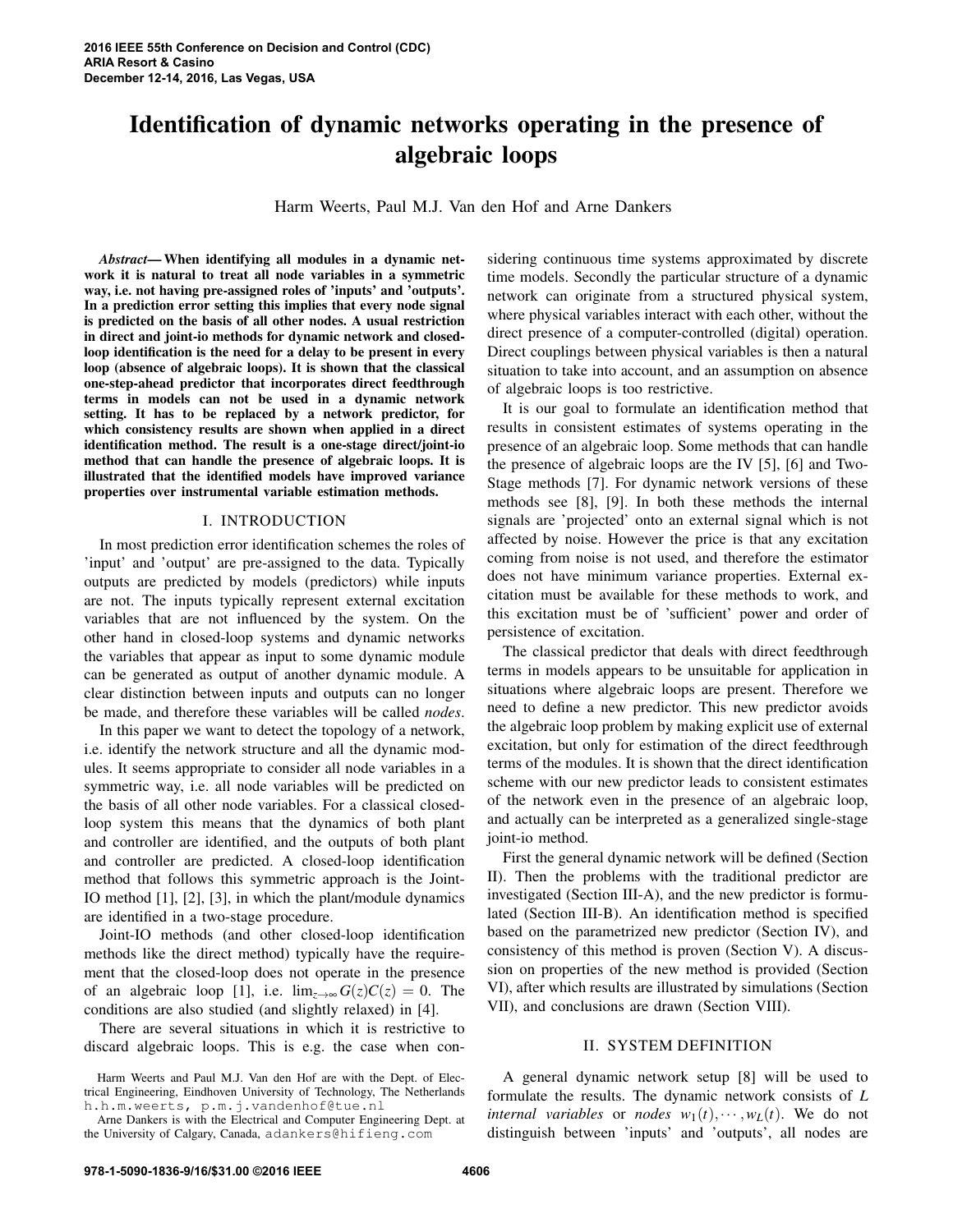treated symmetrically. The network is defined by the equation

$$
w(t) = G(q)w(t) + R(q)r(t) + H(q)e(t),
$$
 (1)

where

- nodes  $w(t) \in \mathbb{R}^L$ ;
- *q* is the forward shift operator:  $qw(t) = w(t+1)$ ;
- $r(t) \in \mathbb{R}^K$ , are *K* quasi-stationary *external variables* that can directly be manipulated by the user;
- $G \in \mathbb{R}^{L \times L}(z)$ ,  $R \in \mathbb{R}^{L \times K}(z)$ , are proper rational transfer function matrices;
- $H(q)e(t)$  is the *process noise* affecting the nodes, it is modeled as a stationary stochastic process with rational spectral density;
- $e(t) \in \mathbb{R}^L$ , a stationary white noise process with diagonal covariance matrix  $\Gamma > 0$ .

The diagonal of  $G(q)$  is 0, i.e. nodes are not directly connected to themselves.  $H \in \mathbb{R}^{L \times L}(z)$  is monic, stable and stably invertible.

In this paper we are modeling the relations between measured variables only. When actually the network contains some unmeasured (hidden) nodes, then we are identifying the so-called immersed network [9], [10]. Some methods to identify the hidden nodes are available in literature, e.g. [11].

A transfer function  $G_{ij}$  has a *direct term* or *feedthrough* denoted

$$
G_{ij}^{\infty} := \lim_{z \to \infty} G_{ij}(z).
$$

As a shorthand notation we use  $G^{\infty} := \lim_{z \to \infty} G(z)$  to indicate the direct terms of the whole network. When a transfer function  $G_{ij}$  has a delay then  $G_{ij}^{\infty} = 0$ . It is possible that there are algebraic loops in the network. A dynamic network operates in the presence of an algebraic loop if there exists a sequence  $n_1, \dots, n_k$  such that

$$
G_{n_1n_2}^{\infty}G_{n_2n_3}^{\infty}\cdots G_{n_kn_1}^{\infty}\neq 0.
$$

Even though algebraic loops are present, we do require that the network is well-posed. For a discussion on wellposedness see [9]. Well-posedness implies that  $(I - G(q))$ and  $(I - G^{\infty})$  have a proper inverse.

As an illustrative example system named  $S_1$  we consider the symmetric closed-loop defined in Figure 1. This system is a network consisting of the variables  $w(t) = \begin{bmatrix} w_1(t) \\ w_2(t) \end{bmatrix}$  $w_2(t)$  $\Big\}, r(t) =$ h

$$
\begin{aligned}\n\mathcal{F}_1(t) \bigg],\ e(t) &= \begin{bmatrix} e_1(t) \\ e_2(t) \end{bmatrix}, \text{ and the filters} \\
G(q) &= \begin{bmatrix} 0 & G_{12}(q) \\ G_{21}(q) & 0 \end{bmatrix}, \\
H(q) &= \begin{bmatrix} H_1(q) & 0 \\ 0 & H_2(q) \end{bmatrix}, \\
R(q) &= \begin{bmatrix} 1 & 0 \\ 0 & 1 \end{bmatrix}.\n\end{aligned}
$$

This closed-loop system is similar to the classical loop used in the Joint-IO method [1], however now additional external excitations  $r_1, r_2$  are present. Well-posedness for this loop implies that the direct terms in the loop satisfy

$$
G_{12}^{\infty}G_{21}^{\infty} \neq 1. \tag{2}
$$

This example will be used as a base-case for developing our approach to the general problem.



Fig. 1. Symmetrical closed-loop system  $S_1$ .

#### III. PREDICTORS

#### *A. Traditional predictor*

When there is a direct feedthrough term present in  $G_{21}(q)$ the traditional one-step-ahead predictor for  $w_2$  ([12]) is

$$
\tilde{w}_2(t|t-1) := \mathbb{E}\{w_2(t) \mid w_2^{t-1}, w_1^t\} \tag{3}
$$

where  $w_i^t$  refers to the past of  $w_i$  up until time moment *t*. In an open-loop situation  $(G_{12} = 0)$  or in absence of algebraic loops, this predictor is given by

$$
\tilde{w}_2(t|t-1) = H_2^{-1}(q)G_{21}(q)w_1(t) + \left(1 - H_2^{-1}(q)\right)w_2(t). \tag{4}
$$

Note that through the direct feedthrough term  $G_{21}^{\infty}$ , the predictor will be dependent/conditioned on  $w_1(t)$ . If we apply this predictor in a situation where  $w_1(t)$  is correlated with  $w_2(t)$  through a feedthrough term  $G_{12}^{\infty}$ , the predictor (3) is not given by (4) anymore, and does not have a simple explicit expression in terms of just module dynamics *G*<sup>12</sup> and *G*21.

We can conclude that the traditional predictor for  $w_2$ works fine in open-loop  $(G_{12} = 0)$  and closed-loop with delay  $(G_{12}^{\infty}G_{21}^{\infty}=0)$ . When a loop does not contain delay, then the expression beloning to (3) becomes more complicated than (4) and less attractive to use.

# *B. Network predictor*

A new predictor will be defined to replace the traditional predictor. This new predictor has an expression which can be used for identification purposes in a direct method even when there are algebraic loops in the network. The predictor will be multivariable and fully symmetric to take the nature of the dynamic network into account.

*Definition 1 (Network predictor):* The network predictor is defined as the conditional expectation

$$
\hat{w}(t|t-1) := \mathbb{E}\left\{w(t)|w^{t-1},r^t\right\}.\qquad \qquad \Box \qquad (5)
$$

 $\hat{w}(t|t-1) := \mathbb{E}\left\{w(t)|w^{t-1}, r^t\right\}.$   $\square$  (5)<br>The predictor is conditioned with respect to the delayed values *w t*−1 . This seems strange for a network which contains transfer functions without delay since it seems like we discard useful information that is present in  $w(t)$ . But by leaving out  $w(t)$  we are sure that  $e(t)$  is not part of the predictor. Additional conditioning onto  $r<sup>t</sup>$  ensures that we do use information on the feedthrough terms of the modules.

*Proposition 1:* The network predictor (5) is given by (omitting arguments *q*, *t*)

$$
\hat{w}(t|t-1) = \left(I - (I - G^{\infty})^{-1}H^{-1}(I - G)\right)w +
$$
  
 
$$
+ (I - G^{\infty})^{-1}H^{-1}Rr. \qquad \Box
$$
 (6)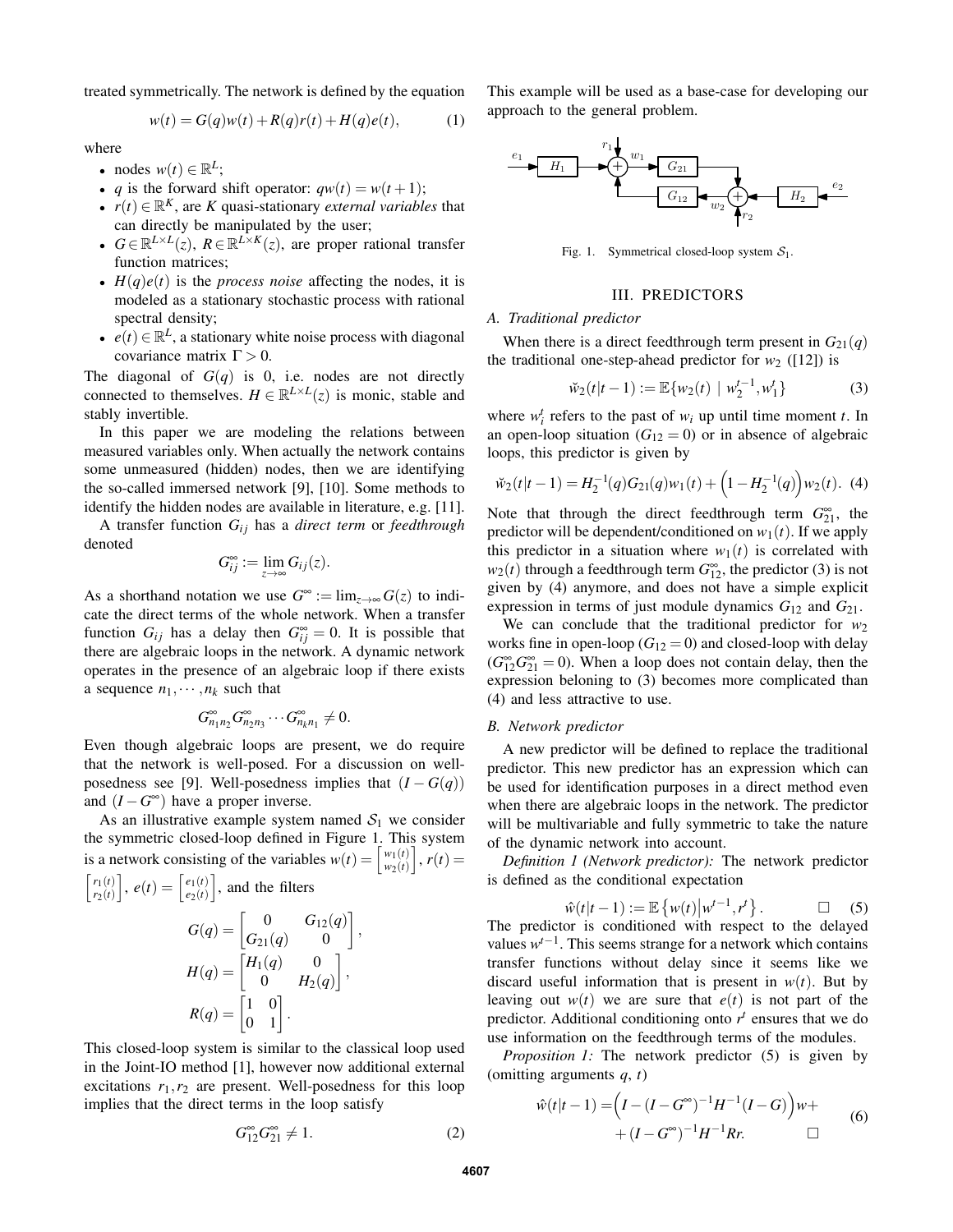The proof of the proposition is included in appendix A.

Predictor expression  $\hat{w}$  has some interesting properties. Note that through the factor  $(I - G^{\infty})^{-1}$ , the filter  $(I - G^{\infty})$  $G^{\infty})^{-1}H^{-1}(I - G)$  becomes monic, which implies that the predictor filter of *w* is strictly proper. This conforms to the conditioning on  $w^{t-1}$  that is used in the predictor definition (5).

The innovation related to the network predictor  $\hat{w}$  is

$$
\hat{e}(t) := w(t) - \hat{w}(t|t-1),\tag{7}
$$

which is equal to a scaled version of the driving noise process

$$
\hat{e}(t) = (I - G^{\infty})^{-1} e(t). \tag{8}
$$

Due to the scaling of  $e(t)$  the innovation is correlated over the channels, but it is still a white noise.

## IV. IDENTIFICATION SETUP

An identification setup will be introduced which has similar structure as the direct method for multivariable systems [5]. The difference with the direct method is the definition of the predictor. First the network predictor  $\hat{w}$  will be parameterized, and then an identification criterion is defined.

*Definition 2:* [13] A network model set is defined as a set of parametrized transfer functions:

$$
\mathscr{M} := \{ G(q, \theta), H(q, \theta), R(q, \theta), \theta \in \Theta \}
$$

with  $G \in \mathbb{R}^{L \times L}(z)$ , with zeros on the diagonal and all entries proper,  $H \in \mathbb{R}^{\tilde{L} \times L}(z)$ , monic, diagonal, stable and stably invertible,  $R \in \mathbb{R}^{L \times K}(z)$ , all entries proper. □ Particular models will be indicated with  $M(\theta) :=$  ${G(q, \theta), H(q, \theta), R(q, \theta)}$ . The direct terms of the model are part of the dynamics of  $G(q, \theta)$  and are  $G^{\infty}(\theta) :=$  $\lim_{z\to\infty} G(z,\theta)$ .

With the use of the parameterized model set the parameterized predictor is defined as

$$
\hat{w}(t|t-1;\theta) := W_w(q,\theta)w(t) + W_r(q,\theta)r(t) \tag{9}
$$

with

$$
W_w(q, \theta) = I - (I - G^{\infty}(\theta))^{-1} H^{-1}(q, \theta) (I - G(q, \theta))
$$
  
\n
$$
W_r(q, \theta) = (I - G^{\infty}(\theta))^{-1} H^{-1}(q, \theta) R(q, \theta).
$$
 (10)

The prediction error is defined as  $\hat{\varepsilon}(t,\theta) := w(t) - \hat{w}(t)t$ 1;  $\theta$ ) such that we obtain

$$
\hat{\varepsilon}(t,\theta) = (I - G^{\infty}(\theta))^{-1} \varepsilon(t,\theta), \tag{11}
$$

with

$$
\varepsilon(t,\theta) = H^{-1}(q,\theta)\Big((I - G(q,\theta))w(t) - R(q,\theta)r(t)\Big). \tag{12}
$$

In [13]  $\varepsilon$  was used as the prediction error. With this new predictor we use  $\hat{\varepsilon}$ , being a scaled version of  $\varepsilon$ .

As identification criterion a weighted least squares criterion will be applied:

$$
\hat{\theta}_N = \underset{\theta}{\arg\min} \ V_N(\theta), \tag{13a}
$$

$$
V_N(\theta) = \frac{1}{N} \sum_{t=1}^N \hat{\varepsilon}^T(t, \theta) \Lambda^{-1} \hat{\varepsilon}(t, \theta), \qquad (13b)
$$

where the matrix  $\Lambda > 0$  is chosen by the user. If the 'true system' is in the model set and indicated by  $\theta_0$ , then for  $\theta = \theta_0$  the prediction error is a white noise. More precisely, for  $\theta = \theta_0$  the prediction error is the innovation

$$
\hat{\varepsilon}(t,\theta_0) = \hat{e}(t) = (I - G_{\infty})^{-1}e(t). \tag{14}
$$

In order to reduce the variance of the estimator an appropriate choice for  $\Lambda$  is the covariance matrix of  $\hat{e}(t)$  being given by  $(I - G_{\infty})^{-1} \Gamma (I - G_{\infty})^{-T}$ . This will be further commented upon in section VI.

#### V. CONSISTENCY

In this section we will show that the estimator  $\mathcal{M}(\hat{\theta}_N)$ produces consistent estimates.

One of the conditions for consistency is that the data must contain sufficient information on the system. We define *informative data* in line with [12].

*Definition 3 (Informative data):* A quasi-stationary data sequence is called informative with respect to the model set *M* if for any two  $\theta_1, \theta_2 \in \Theta$ 

$$
\mathbb{E}\left(\hat{\varepsilon}(t,\theta_1)-\hat{\varepsilon}(t,\theta_2)\right)^T \Lambda^{-1}\left(\hat{\varepsilon}(t,\theta_1)-\hat{\varepsilon}(t,\theta_2)\right) = 0 \quad (15)
$$

implies that  $\hat{W}_w(e^{i\omega}, \theta_1) = \hat{W}_w(e^{i\omega}, \theta_2)$  and  $\hat{W}_r(e^{i\omega}, \theta_1) =$  $\hat{W}_r(e^{i\omega}, \theta_2)$  for almost all  $\omega$ .

In classical direct and joint-io methods the presence of external signals *r* is not strictly necessary for arriving at informative data. In our new setup the presence of signals *r* is necessary to be informative in view of the presence of direct feedthrough terms in the models.

The next property that we need is that the identification criterion has a unique solution. To this end we use a property, denoted as global network identifiability, to reflect the unique relationship between predictor filters and model structure.

*Definition 4:* [13] A network model set is globally network identifiable if for all  $\theta_1, \theta_2 \in \Theta$  the following implication holds

$$
\begin{aligned} W_w(q, \theta_1) &= W_w(q, \theta_2) \\ W_r(q, \theta_1) &= W_r(q, \theta_2) \end{aligned} \bigg\} \Rightarrow M(\theta_1) = M(\theta_2). \quad \Box \qquad (16)
$$

This is a definition on dynamics level, not on parameter level. A precise investigation of network identifiability is outside the scope of this paper, for a thorough discussion see [13], [14], [15]. A sufficient condition for global network identifiability is that  $R(q, \theta) = I$ 

The final step in this section is to prove consistency of the estimator  $M(\hat{\theta}_N)$ .

*Theorem 1:*  $M(\hat{\theta}_N)$  is a consistent estimate if all of the following conditions are satisfied:

- 1) The network system is in the model set, i.e.  $\exists \theta_0 \in$ Θ such that  $G(q, θ_0) = G(q)$ ,  $H(q, θ_0) = H(q)$ , and  $R(q, \theta_0) = R(q);$
- 2) The data is informative with respect to  $\mathcal{M}$ ;

3) The model set  $\mathcal M$  is globally network identifiable.  $\Box$ The proof of the theorem is included in appendix B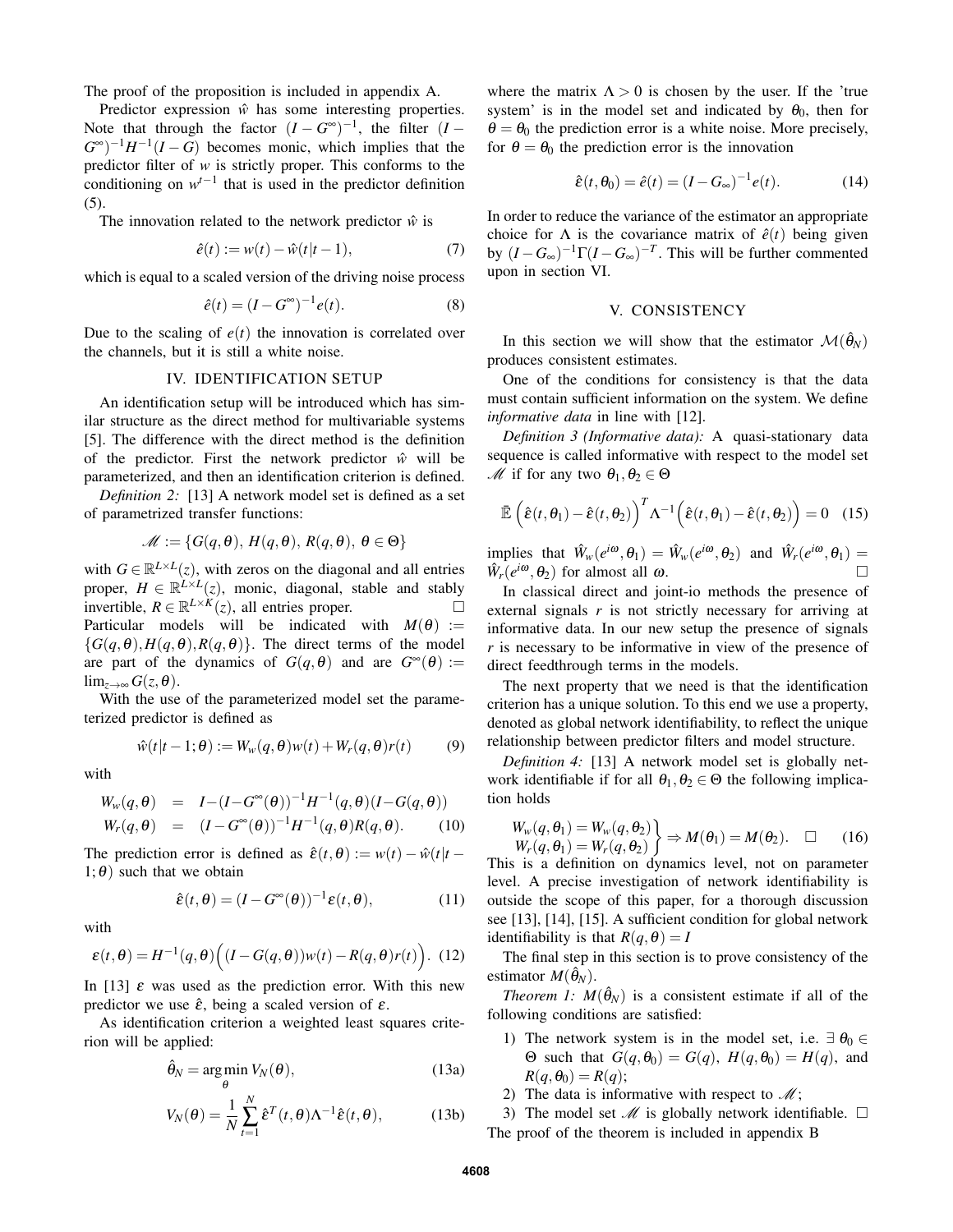## VI. DISCUSSION

We will now further interpret and comment on the results that have been derived.

The identification setup that we have chosen is basically a direct identification method that apparently can estimate a dynamic network / closed-loop system while algebraic loops are present. The basic step that we have made in this respect is to exclude direct feedthrough terms in the predictor models from the node variables *w*, but we include the direct feedthrough terms in the predictor models from the external signals *r*. As a result, when algebraic loops are present, the presence of an external excitation signal is necessary. However different from the alternative projection methods (IV, two-stage), we keep on using the full signals *w* as predictor inputs, rather than projecting them onto external signals first. This has two consequences:

- Firstly, the requirements on the persistence of excitation properties of the external signals will be limited, as the *r* signals only serve to identify the direct feedthrough terms;
- Secondly, the variance of the estimated models will be driven by the signal power of the *w* signals, rather than by their projections onto *r*, thus substantially improving the variance of the estimate.

Since external excitation is used for identification of the direct terms, one could wonder whether it would be necessary to have external excitation signals on all node variables when only a few loops are algebraic. This question can be answered by the conditions under which the model set is network identifiable. For an in-depth reasoning on network identifiability see [13], [15]. In short we can say that for the symmetric closed-loop system  $S_1$  we need  $r_j$  to be present when  $G_{ij}^{\infty}(\theta) \neq 0$ . This implies that two external excitations are necessary when the closed-loop contains an algebraic loop.

One could wonder whether it would be necessary in dynamic network identification to have external excitation signals on all node variables, and to apply the presented network predictor to all node variables. However, without addressing this problem in detail now, it seems feasible to use the traditional predictor for predicting those node variables that are a priori known to have no algebraic loops, while applying the new network predictor for the variables that can be part of an algebraic loop.

Concerning the asymptotic variance of the estimate, it can be stated that minimum variance is achieved when the covariance of the innovations process is used as weighting  $\Lambda$ in the identification criterion. According to [12] the resulting asymptotic (minimum) variance is equal to the asymptotic variance of the maximum likelihood estimator under Gaussian assumptions, resulting in the criterion

$$
V_N(\theta) = \frac{1}{N} \det \sum_{t=1}^N \hat{\varepsilon}(t, \theta) \hat{\varepsilon}^T(t, \theta).
$$
 (17)

The method introduced in this paper can be linked to the classical results for MIMO identification [12], as the network

predictor (5) is actually the same as the MIMO predictor defined in [12]. Network identification can be interpreted as MIMO identification with a structured (grey box) model.

# VII. SIMULATION EXAMPLE

The direct identification method with network predictor  $\hat{w}$ will be validated by numerical simulations. A comparison to the extended instrumental variable (EIV) method [6] is made since it is one of the methods that can deal with algebraic loops.  $S_1$  is used to generate data, and has the following dynamical components:

$$
G_{12}(q) = 0.3 + 0.7q^{-1} + 0.3q^{-2},
$$
  
\n
$$
G_{21}(q) = 0.15 + 0.9q^{-1} - 0.5q^{-2},
$$
  
\n
$$
H_1(q) = 1,
$$
  
\n
$$
H_2(q) = 1,
$$
  
\n
$$
R(q) = I.
$$

Low order FIR filters are used to keep numerical computation relatively easy.

In total two sets of experiments are performed. Each set of experiments is performed on 1000 random realizations of data. The external excitation is known but generated as normally distributed white noise  $r_i = \mathcal{N}(0, \sigma_r^2)$ , and randomized in each experiment. The first set of experiments is performed with the power of the noise  $(e_i = \mathcal{N}(0, \sigma_e^2))$ , and the power of the external excitation equal,  $\sigma_e^2 = \sigma_r^2 = 1$ . In the second set of experiments the external excitation has less power to illustrate the benefit of the additional excitation coming from the noise,  $\sigma_e^2 = 1, \sigma_r^2 = 0.01$ . For all experiments 1000 data samples are drawn, and initial conditions are 0.

For the identification methods the following setup is used. The prediction error  $\hat{\varepsilon}(t,\theta)$  is considered with the criterion defined in (13), and the model set is chosen to contain the network system. As weighting matrix the covariance of the innovation will be used

$$
\Lambda = \mathbb{E}\hat{e}_0(t)\hat{e}_0^T(t).
$$

Here we use the true covariance matrix to obtain the optimal weighting for the least squares criterion. In case one does not know the true covariance matrix, then a determinant minimization criterion (17) can be used, leading to the same asymptotic variance [12]. The cost function (13) is minimized in Matlab by the function fmincon().

Evaluation of estimates is performed in two ways. First the sample mean of the estimated parameters over the 1000 experiments is calculated. For the first set of experiments we obtain the sample means shown in Figure 2. This figure shows that on average both methods produce unbiased estimates of the true parameters. In order to indicate the variance the Best Fit Ratio (BFR) of all these estimated systems is calculated on a validation data set. The Best Fit Ratio is calculated in the following way

$$
BFR = \frac{1}{2} \sum_{i=1}^{2} \left( 1 - \frac{\|w_i(t) - \hat{w}_i(t|t-1, \hat{\theta}_N)\|_2}{\|w_i(t) - \text{mean}(w_i(t))\|_2} \right). \tag{18}
$$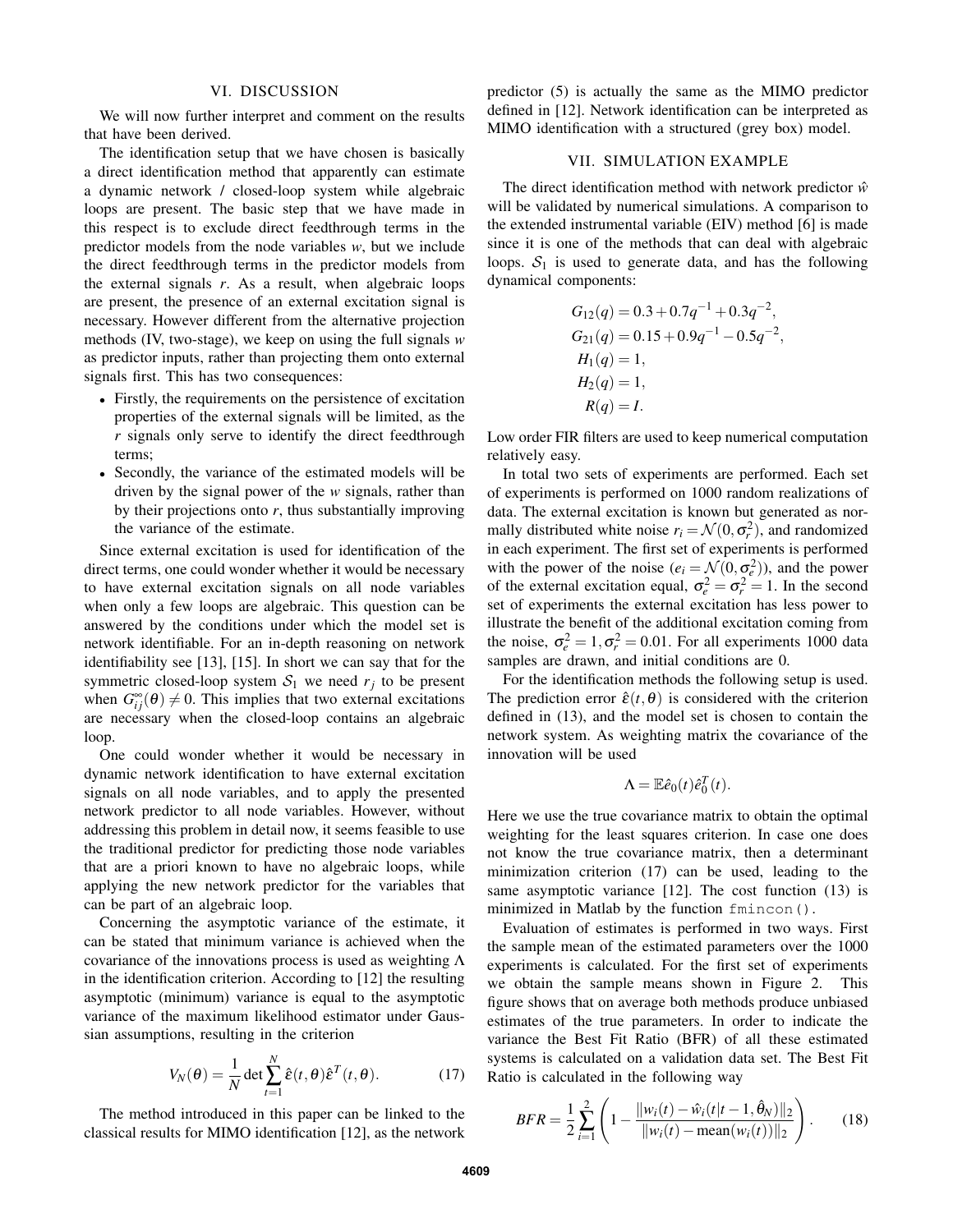

Fig. 2. Sample mean for each parameter over 1000 experiments with  $\sigma_r^2 = \sigma_e^2$ . The black horizontal lines indicate the parameter value of the true system, the purple (left) bar indicates the mean value of estimated parameters using the network predictor, the yellow (right) bar indicates the mean value of estimated parameters using the EIV method.



Fig. 3. BFR over 1000 experiments with  $\sigma_r^2 = \sigma_e^2$ . The horizontal black line is the BFR obtained by the true system on the validation data, the left box indicates the BFR for the estimated network predictors on a validation data set, the right box indicates the BFR for the EIV method on the validation data set.

Best Fit Ratios depend on the noise level of the true system, therefore the BFR of the true system is plotted as a comparison. Best Fit Ratios for the first set of experiments are plotted in Figure 3. In this figure we can see that the network predictor obtains a better fit ratio when compared to the IV when compared over 1000 experiments. The variance of the network predictor is lower than that of the EIV as expected by the amount of excitation used by the estimator.

In the second set of experiments the power of the external excitation is lowered by a factor 100 ( $\sigma_r^2 = 0.01$ ). Again the sample means of the parameter estimates are plotted, see Figure 4. In this figure it can be seen that on average the IV estimate over 1000 experiments does not produce the true parameter values. It is an unbiased estimate, but the external excitation did not have enough power to provide a decent estimation. In contrast the network predictor produces on average still the true parameter values with this low external



Fig. 4. Sample mean for each parameter over 1000 experiments with  $\sigma_r^2 = 0.01 \sigma_e^2$ . The black horizontal lines indicate the parameter value of the true system, the purple (left) bar indicates the mean value of estimated parameters using the network predictor, the yellow (right) bar indicates the mean value of estimated parameters using the EIV method.



Fig. 5. BFR over 1000 experiments with  $\sigma_r^2 = 0.01 \sigma_e^2$ . The horizontal black line is the BFR obtained by the true system on the validation data, the left box indicates the BFR for the estimated network predictors on a validation data set, the right box indicates the BFR for the EIV method on the validation data set

excitation. A similar mechanic is seen in the BFR plot in Figure 5. The BFR of the network predictor has small variance, all experiments result in a model that is rougly as good as the true system. The BFR of the IV shows that there is a large variance on the estimate, and that many of the estimated models are much worse than the true system. In the case that external excitation is of low power, the IV is significantly outperformed by the network predictor.

# VIII. CONCLUSIONS

An identification method has been presented that can consistently identify all modules in a dynamic network while allowing the presence of algebraic loops. The presented method combines a fully symmetric treatment of node variables, as present in classical joint-io methods, with a onestage algorithm as present in direct identification methods. External excitation signals are necessary in case algebraic